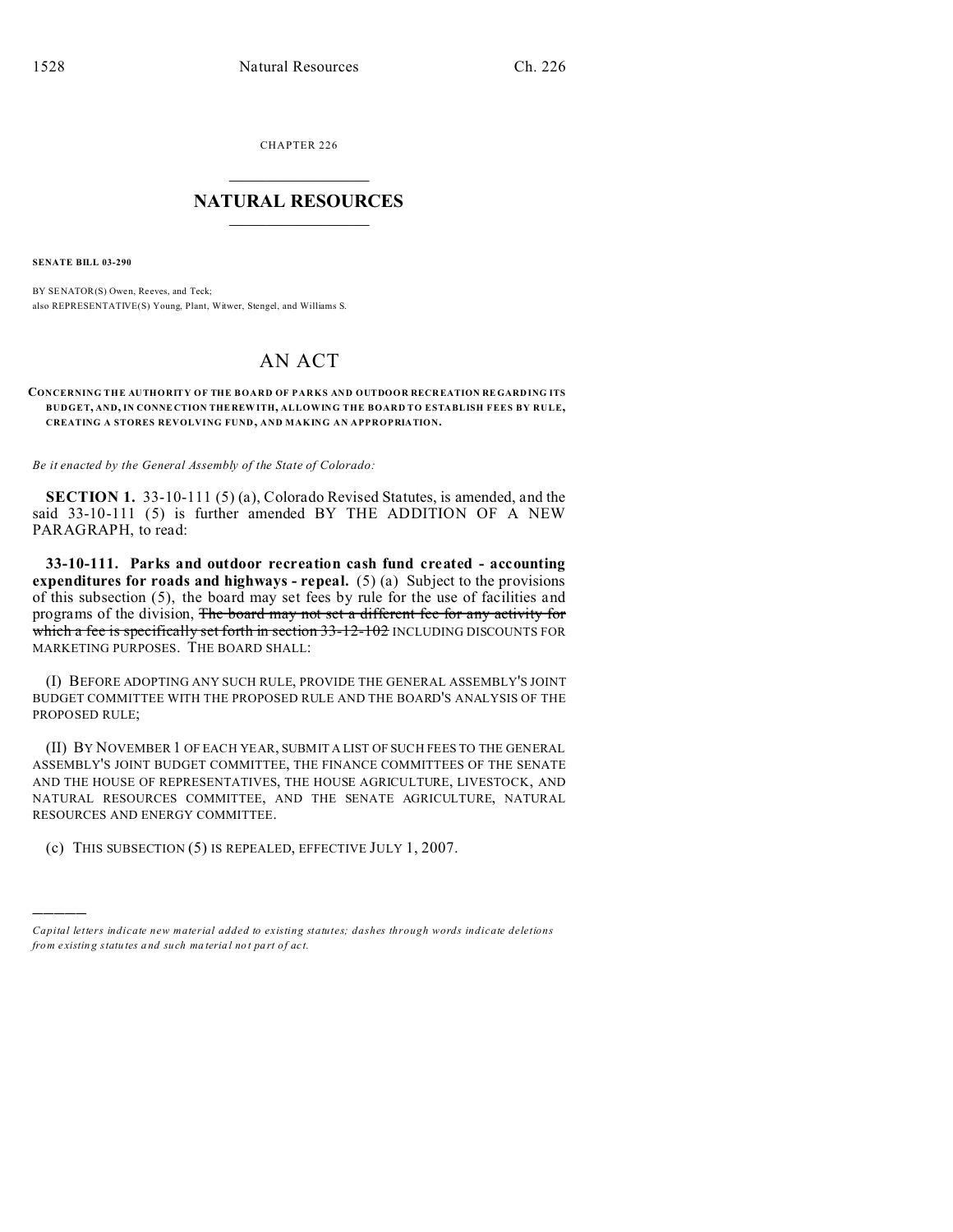**SECTION 2.** 33-12-102 (1.2) (a) and (1.5), Colorado Revised Statutes, are amended, and the said 33-12-102 is further amended BY THE ADDITION OF A NEW SUBSECTION, to read:

**33-12-102. Types of passes and registrations - fees - repeal.** (1.2) (a) THE BOARD SHALL ESTABLISH BY RULE the fee for a senior citizen's aspen leaf annual pass is ten dollars, effective January 1, 1992; except that IN AN AMOUNT THAT IS DISCOUNTED AT LEAST TWENTY-FIVE PERCENT OFF THE COST OF THE REGULAR COMPARABLE PARKS ANNUAL PASS, AND the board by rule or as otherwise provided by law may reduce the amount of the fee if necessary pursuant to section 24-75-402 (3), C.R.S., to reduce the uncommitted reserves of the fund to which all or any portion of the fee is credited. After the uncommitted reserves of the fund are sufficiently reduced, the board by rule or as otherwise provided by law may increase the amount of the fee as provided in section 24-75-402 (4), C.R.S.

(1.5) THE BOARD SHALL ESTABLISH BY RULE the fee for a disabled visitor's columbine annual pass shall be an amount equal to twenty-five percent of the annual vehicle entrance fee set by the board pursuant to section  $33-10-111$  (5)</del> IN AN AMOUNT THAT IS DISCOUNTED AT LEAST TWENTY-FIVE PERCENT OFF THE COST OF THE REGULAR COMPARABLE PARKS ANNUAL PASS.

(3) THIS SECTION IS REPEALED, EFFECTIVE JULY 1, 2007.

**SECTION 3. Repeal.** 33-10-111 (5) (b) (III) and (5) (b) (IV), Colorado Revised Statutes, are repealed as follows:

**33-10-111. Parks and outdoor recreation cash fund created - accounting expenditures for roads and highways.** (5) (b) (III) The board may increase any fee by an amount that does not exceed the current amount of the fee multiplied by the average annual percentage of allowable increase in state fiscal year spending, as determined in accordance with section  $24-77-103(2)$  (a), C.R.S., since the fiscal year 1997-98, compounded annually.

(IV) Subject to the limitation on its fee setting authority contained in paragraph  $(a)$ of this subsection (5), in order to manage the public's demand for services provided by the board, on and after July 1, 2001, the board may promulgate rules to:

(A) Set lower fees for particular facilities owned or operated by the board by any amount deemed necessary by the board; and

(B) Charge a park capacity fee on particular specified days or during particular specified seasons of up to four dollars at any park at which the board has determined that visitation or other capacity issues have significantly affected the park's resources and visitor experience. The board shall determine whether such capacity fee will be charged in conjunction with another fee or fees or be charged independently of any other fee. Once established, the board may increase any such park capacity fee subject to subparagraph (III) of this paragraph (b).

**SECTION 4.** 33-10-111.5, Colorado Revised Statutes, is amended BY THE ADDITION OF A NEW SUBSECTION to read: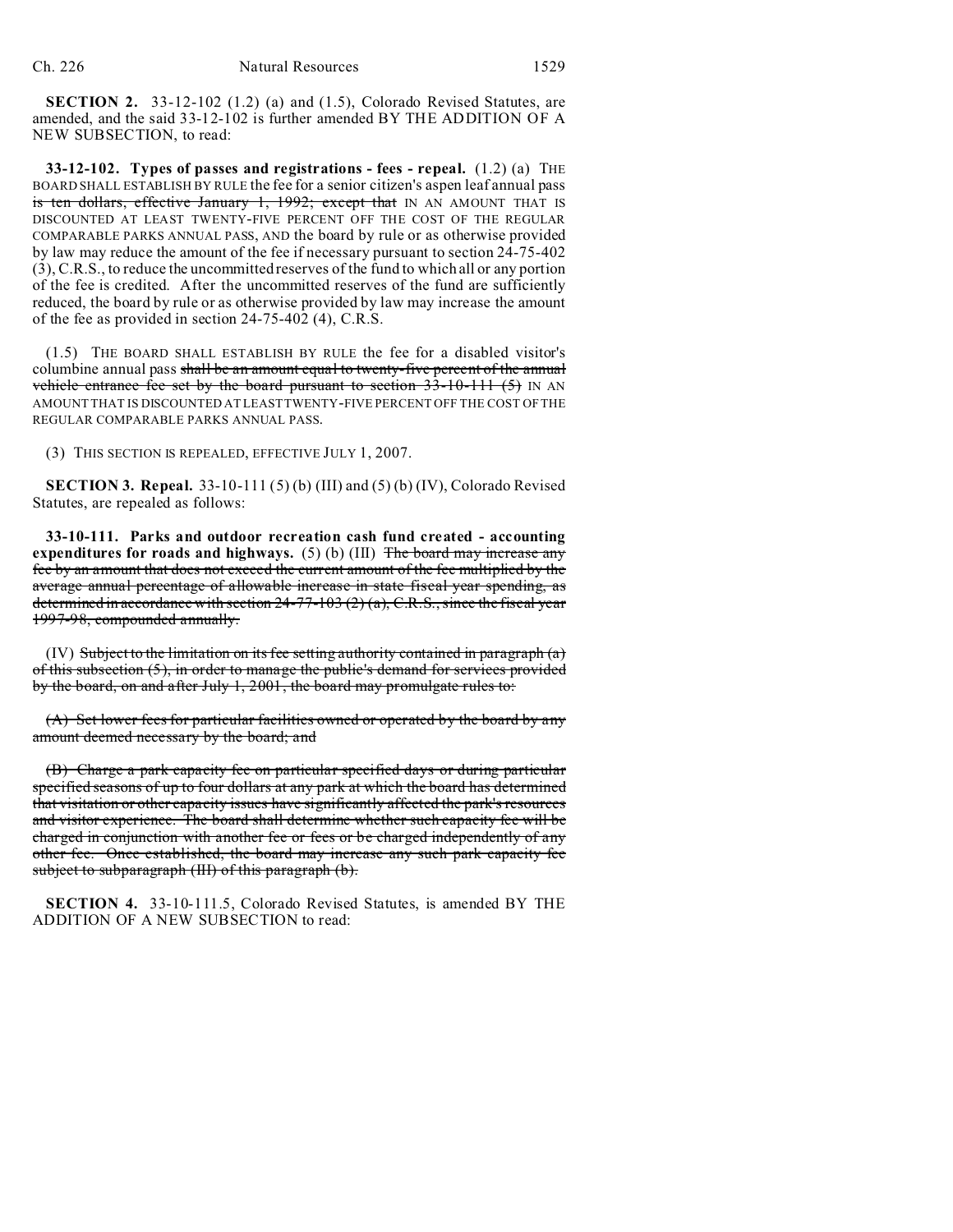**33-10-111.5. Parks and outdoor recreation emergency reserve cash fund stores revolving fund - created.** (4) THERE IS HEREBY CREATED A STORES REVOLVING FUND IN THE AMOUNT OF TWO HUNDRED THOUSAND DOLLARS, WHICH AMOUNT SHALL BE MAINTAINED TO ACQUIRE STOCK FOR WAREHOUSING AND DISTRIBUTING SUPPLIES FOR RETAIL SALES TO VISITORS. ON JULY 1, 2003, THE STATE TREASURER SHALL TRANSFER TWO HUNDRED THOUSAND DOLLARS FROM THE PARKS AND OUTDOOR RECREATION CASH FUND TO THE REVOLVING FUND. THE MONEYS IN SUCH FUND SHALL UNDER NO CIRCUMSTANCES BE USED FOR THE PAYMENT OF OPERATING EXPENSES BUT SHALL BE MAINTAINED INTACT AS A REVOLVING FUND OF TWO HUNDRED THOUSAND DOLLARS, COMPOSED OF THE FOLLOWING ASSETS: CASH, ACCOUNTS RECEIVABLE, AND INVENTORY SUPPLIES. THE PURPOSE OF THE FUND IS TO PROVIDE BETTER BUDGETARY CONTROL, AND NOTHING CONTAINED IN THIS SUBSECTION (4) SHALL AUTHORIZE THE DIVISION TO MAKE ANY PURCHASES OR ACQUISITIONS IN ANY MANNER EXCEPT AS PROVIDED BY LAW. ANY SURPLUS IN THE REVOLVING FUND IN EXCESS OF TWO HUNDRED THOUSAND DOLLARS SHALL REVERT TO THE PARKS AND OUTDOOR RECREATION CASH FUND AT THE CLOSE OF EACH FISCAL YEAR.

**SECTION 5.** 33-12-103 (1), Colorado Revised Statutes, is amended to read:

**33-12-103. Aspen leaf annual pass.** (1) A resident of this state as defined in section 33-10-102 (21) who is sixty-two years of age or older may obtain from the division an aspen leaf annual pass, which shall be valid for the calendar year in which issued. THE AGE OF ELIGIBILITY FOR THE ASPEN LEAF PASS SHALL BE DETERMINED BY THE BOARD. Except as provided by rule of the board, for the purpose of this section, the aspen leaf annual pass holder must own in whole or in part any vehicle used to enter a park area. The board shall adopt such rule by November 1, 1998. An aspen leaf pass shall entitle the holder to enter state park and recreation areas for all days of the year WHEN SUCH AREAS ARE OPEN. Such pass shall also entitle the holder to the use of division campgrounds for all days of the year except weekends and holidays. For the purpose of this section, "weekend" means the time period beginning at 12 noon on Friday through 12 noon on Sunday, and "holiday" shall mean the time period beginning at 12 noon on the day prior to the legal holiday through 12 midnight of the legal holiday. Any resident possessing such pass during the time period when such pass is valid shall pay no other fee.

**SECTION 6.** 33-12-104 (1), (9), and (10), Colorado Revised Statutes, are amended to read:

**33-12-104. Pass and registration agents - reports - board of claims - unlawful acts.** (1) The director may designate sole proprietors, partnerships, or corporations having permanent business locations in this state as pass and registration agents to sell, at their permanent business locations, passes and registrations. Pass and registration agents shall be paid a commission of five percent of ON all moneys collected for passes and registrations sold by such agents IN AN AMOUNT DETERMINED BY THE BOARD BY RULE. All agents authorized to sell passes and registrations shall keep accurate records of all sales of passes and registrations and shall make such reports to the division regarding pass and registration sales as may be required. Such agents shall be required to give evidence of financial responsibility, in the form of a savings account, deposit, or certificate of deposit meeting the requirements of section 11-35-101, C.R.S., or an irrevocable letter of credit meeting the requirements of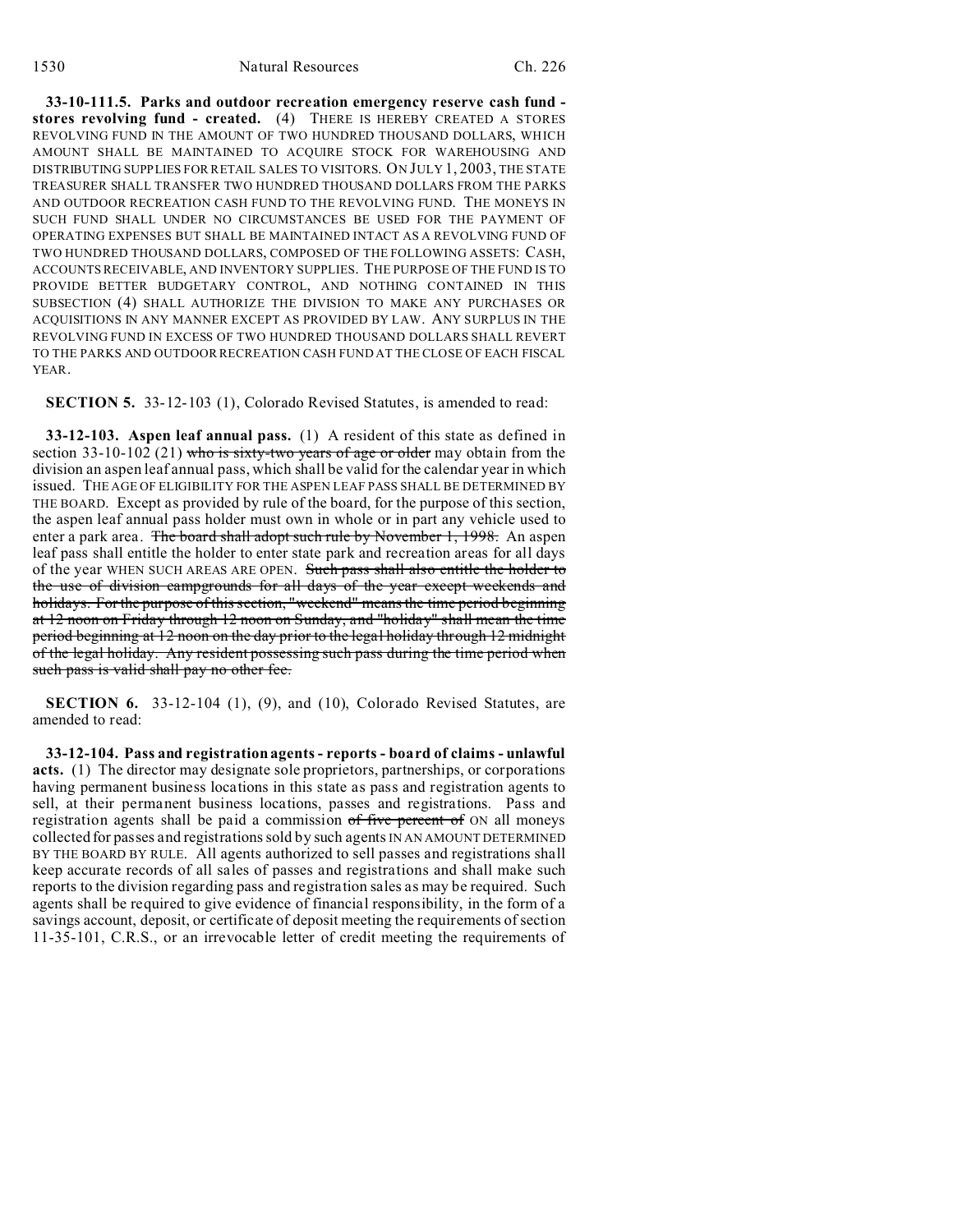section 11-35-101.5, C.R.S., or a bond, in such amount as may be fixed by the division to insure the remittance of all moneys collected from such pass and registration sales, less amounts allowed as commissions, and the making of reports required by the division. The board may promulgate rules and regulations for the establishment and cancellation of pass and registration agencies. All pass and registration moneys received shall be kept separate and apart from any other moneys of the agent authorized to sell passes and registrations and shall at all times belong to the state. All moneys due from the sale of passes and registrations shall belong to the state and shall draw interest at the rate of one and one-half percent per month from the time that the agency is cancelled by the division until paid.

(9) The board may promulgate rules and regulations for the cash sale of passes and registrations at a price which is discounted five percent from the face value thereof, to pass and registration agents of the division for resale to the public. at the face value stated on such a pass or registration. Only agents of the division in good standing may qualify to purchase and sell under this subsection (9); except that no evidence of financial responsibility shall be required to qualify under this subsection (9). A post or base exchange of the United States government located in Colorado may qualify as an agent for the purpose of this subsection (9). Failure to comply with all applicable rules and regulations of the board and lawful directives of the division regarding pass and registration agents shall be grounds for the suspension or termination of such an agent, and, upon suspension or termination, all unsold passes and registrations shall be returned immediately to the division for return of cash in the amount paid by the agent for the passes and registrations. The board, in connection with a program which THAT it may adopt under this subsection  $(9)$ , shall provide for redemption by the division, at least annually, of any unsold passes and registrations in the amount paid by the agent for such unsold passes and registrations. The provisions of subsections  $(1)$  to  $(8)$  of this section, except the provisions of subsection (1) regarding the designation of pass and registration agents, shall not apply to passes and registrations sold under this subsection (9).

(10) The board may authorize certain employees to sell passes and registrations for the face value thereof at the headquarters and regional offices of the division. Such employees are not entitled to five percent A DISCOUNT OFF of the face value of the passes and registrations and are not required to give evidence of financial responsibility. Such employees may make claims under oath for relief from responsibility for passes and registrations or moneys which THAT have been lost, stolen, or destroyed and for which the employees are unable to account in accordance with the provisions of subsections (4) to (8) of this section.

**SECTION 7. Appropriation.** In addition to any other appropriation, there is hereby appropriated, out of any moneys in the stores revolving fund created in section 33-10-111.5 (4), Colorado Revised Statutes, not otherwise appropriated, to the department of natural resources, division of parks and outdoor recreation, for the fiscal year beginning July 1, 2003, the sum of two hundred thousand dollars (\$200,000), or so much thereof as may be necessary, for the implementation of this act.